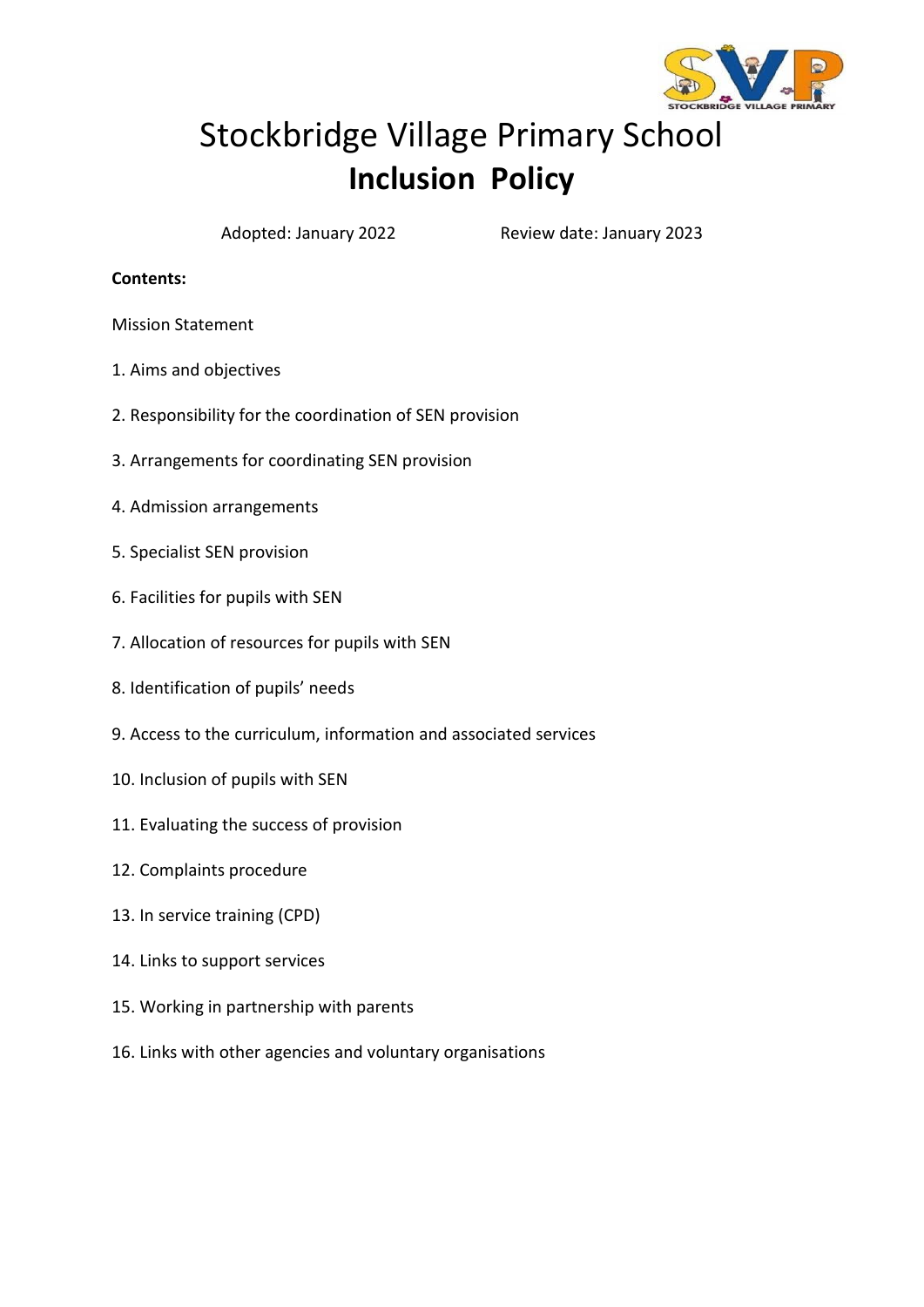#### **Mission statement**

#### **Bringing out the best in children**

At Stockbridge Village Primary School we are proud to provide a safe, stimulating and inclusive learning environment where every member of our community is valued and respected.

Our broad, balanced, creative curriculum and enrichment activities provide opportunities for everyone to achieve and succeed.

We celebrate our achievements, gifts and cultural diversity, irrespective of individual differences within the protected categories of the Equality Act of 2010.

Together we take pride in making a positive contribution to our school and the wider community.

#### **1. Aims and objectives Aims**

We aim to provide every child with access to a broad and balanced education. This includes the National Curriculum in line with the Special Educational Needs Code of Practice 2014 (Updated in April 2015).

**Definitions of special educational needs (SEN) taken from section 20 of the Children and Families Act 2015.**

A child or you person has SEN if they have a learning difficulty or disability, which calls for special educational provision to be made for them. A child of compulsory school age or a young person has a learning difficulty or disability if they:

a) have a significantly greater difficulty in learning than the majority of others of the same age; or

b) have a disability which prevents or hinders them from making use of educational facilities of a kind generally provided for others of the same age in mainstream schools or mainstream post-16 institutions.

A child under compulsory school age has special educational needs if they fall within the definition at (a) or (b) above or would do so if special educational provision was not made for them.

Children must not be regarded as having a learning difficulty solely because the language or form of language of their home is different from the language in which they will be taught.

#### **Objectives**

#### **Staff members seek to identify the needs of pupils with SEN as early as possible.**

This is most effectively done by gathering information from parents, education, health and care services and early years settings prior to the child's entry into the school.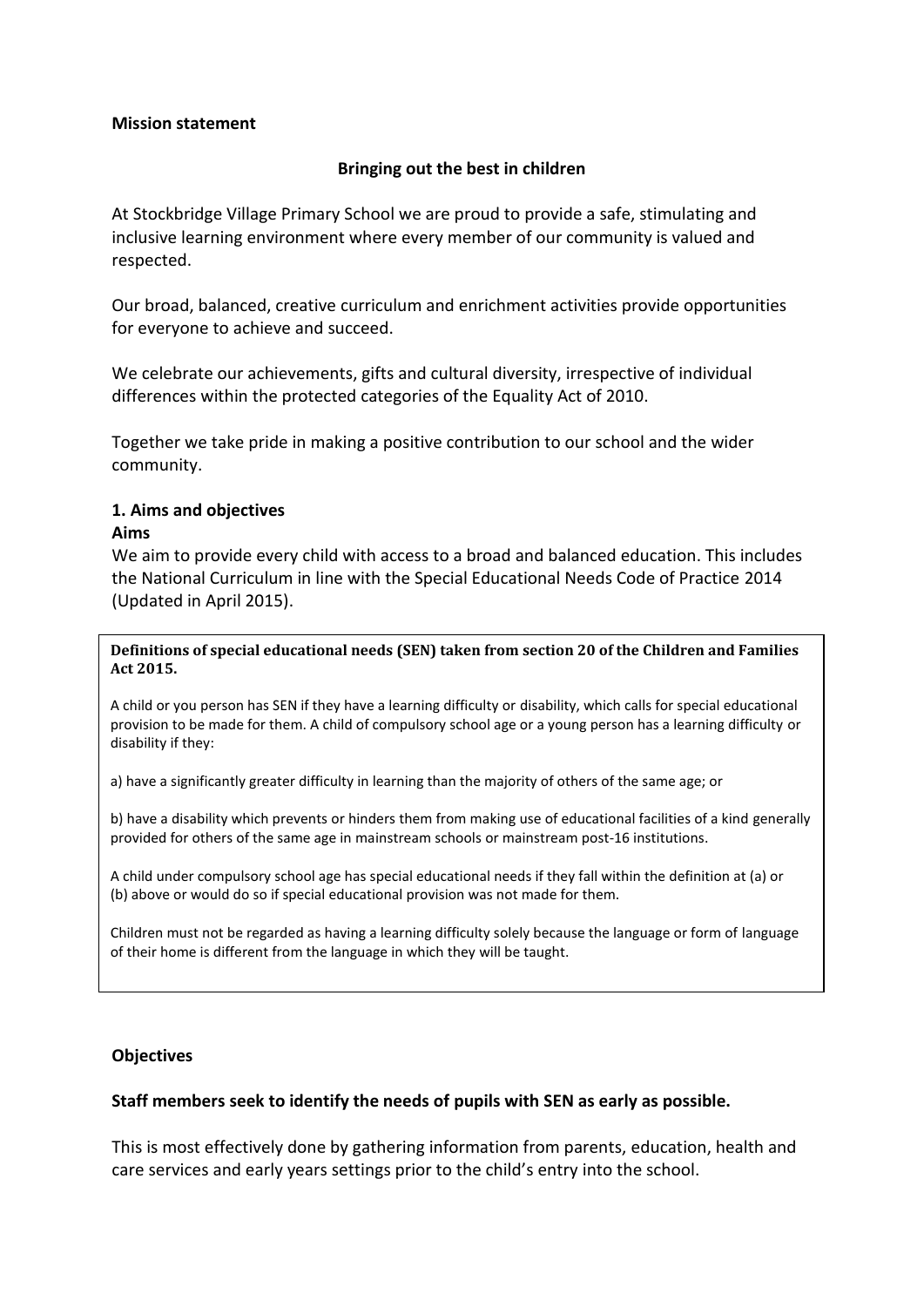# **Monitor the progress of all pupils in order to aid the identification of pupils with SEN.**

Continuous monitoring of those pupils with SEN by their teachers and the senior leadership team will help to ensure that they are able to reach their full potential.

# **Make appropriate provision to overcome all barriers to learning and ensure pupils with SEN have full access to the National Curriculum**.

This will be co-ordinated by the SENCo and Headteacher and will be carefully monitored and regularly reviewed in order to ensure that individual targets are being met and all pupils' needs are catered for.

**Work with parents** to gain a better understanding of their child, and involve them in all stages of their child's education. This includes supporting them in terms of understanding SEN procedures and practices and providing regular feedback on their child's progress.

#### **Work with and in support of outside agencies**

When the pupils' needs cannot be met by the school alone. Some of these services include Educational Psychology Service, Speech and Language Therapy, ASC Specialist teacher, Children and Adolescent Mental Health Services (CAMHS), Occupational Therapists, Outreach teacher (Central Area Support Team), Family First, Home Start.

#### **Create a school environment where pupils can contribute to their own learning.**

This means encouraging relationships with adults in school where pupils feel safe to voice their opinions of their own needs, and carefully monitoring the progress of all pupils at regular intervals. Pupil participation is encouraged through school by wider opportunities such as school council, residential visits, school plays, sports teams, play makers in the playground and after school clubs.

# **2. Responsibility for the coordination of SEN provision**

The person responsible for overseeing the provision for children with SEN is Andrea Curran (Headteacher)

The person co-ordinating the day-to-day provision of education for pupils with SEN is Emma Hart (SENCO/Inclusion leader)

All staff have been trained to ensure that children and young people, particularly those who are vulnerable or those with SEN or a disability are protected (keeping children safe act 2018)

#### **3. Arrangements for coordinating SEN provision**

The SENCO will hold details of all SEN records for individual pupils.

#### **All staff can access:**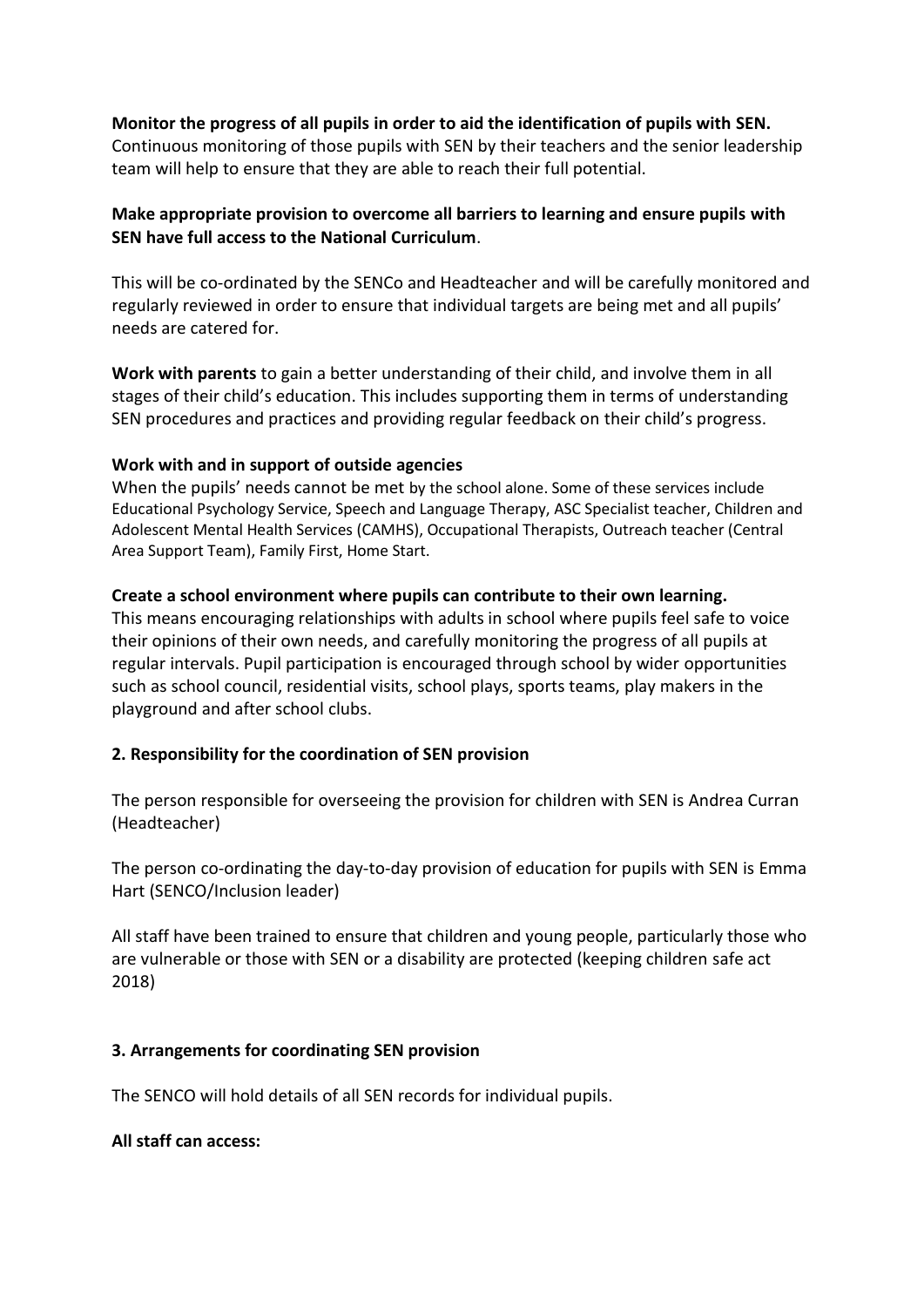**The Stockbridge Village Primary School SEND Policy; MEA copy of the full SEN Register.** Guidance on identification of SEN in the Code of Practice **IInformation on individual pupils' special educational needs, including reports and advice** from other agencies and targets set Practical advice, teaching strategies, and information about types of special educational needs and disabilities

**<b>IIInformation available through Knowsley's SEND Local Offer** 

In this way, every staff member will have complete and up-to-date information about all pupils with special needs and their requirements, which will enable them to provide for the individual needs of all pupils.

This policy is made accessible to all staff and parents in order to aid the effective coordination of the school's SEN provision. **All data is shared in line with the data act 1998 (See Information and data policy)** 

#### **4. Admission arrangements**

Please refer to the information contained in our school prospectus.

The admission arrangements for all pupils are in accordance with national legislation, including the Equality Act 2010. This includes children with any level of SEN; those with Education, Health and Care Plans and those without.

# **5. Specialist SEN provision**

We are committed to whole school inclusion. In our school we support children with a range of special educational needs. We will seek specialist SEN provision and training from SEN services where necessary.

#### **6. Facilities for pupils with SEN**

The school complies with all relevant accessibility requirements; please see the school accessibility plan for more details.

#### **7. Allocation of resources for pupils with SEN**

Pupils in receipt of an Education and Health Care Plan (EHCP) will receive initial funding (Element 1) from the designated school's budget. Additional 'Higher Level Needs' funding for more complex cases will be provided by the Local Authority.

#### **8. Identification of pupils needs**

# **Identification**

See definition of Special Educational Needs at start of policy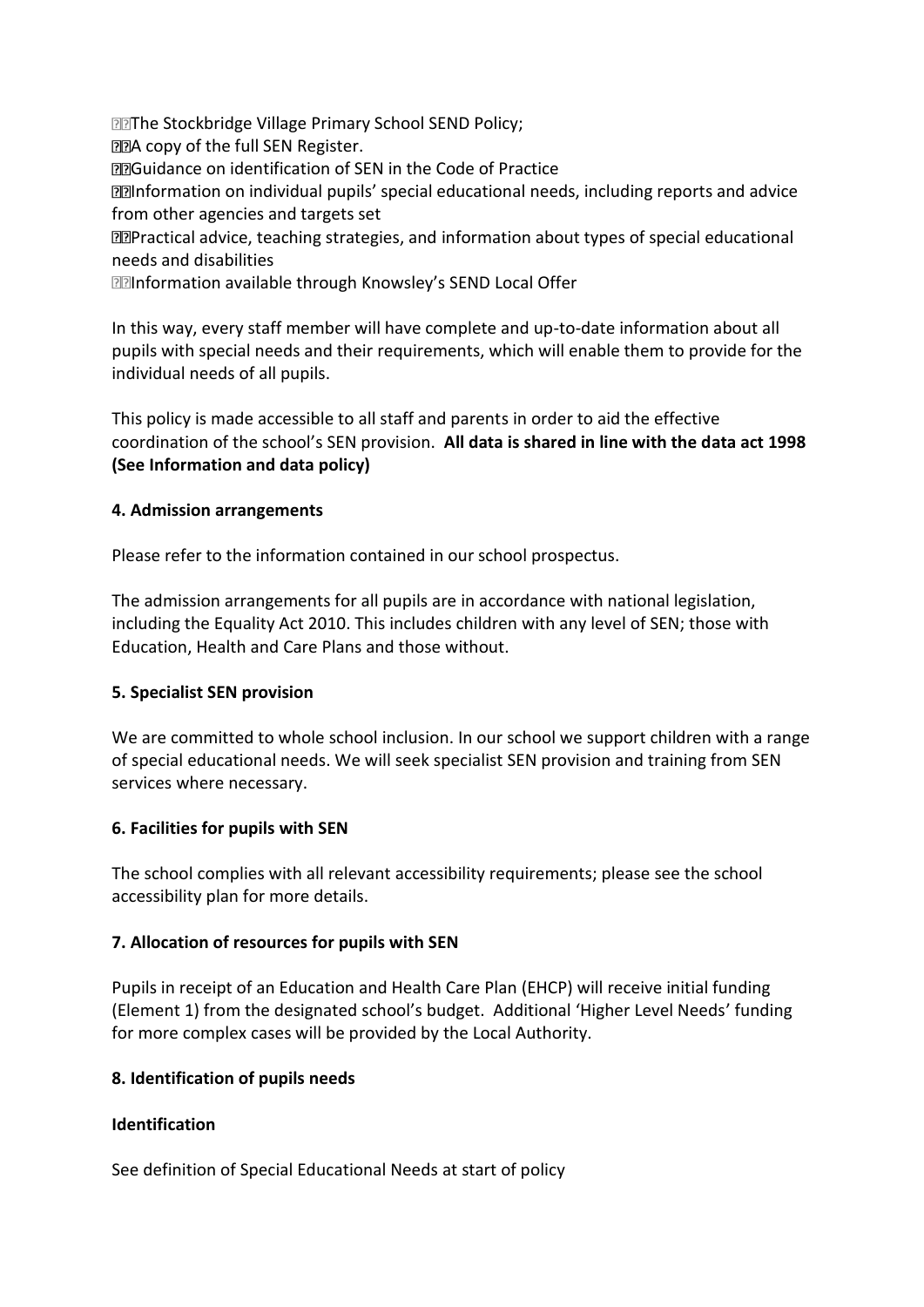# **A graduated approach:**

#### **Quality First Teaching**

a) Any pupils who are falling significantly outside of the range of expected academic achievement in line with predicted performance indicators and grade boundaries will be monitored and put on a cause for concern register.

b) Once a pupil has been identified as possibly having SEN they will be closely monitored by staff, in order to gauge their level of learning and possible difficulties.

c) The child's class teacher will take steps to provide differentiated learning opportunities that will aid the pupil's academic progression and enable the teacher to better understand the provision and teaching style that needs to be applied for example the use of ICT to support learners access to the curriculum.

d) The SENCO will be consulted as needed for support and advice and may wish to observe the pupil in class.

e) Through (b) and (d) it can be determined which level of provision the child will need going forward.

f) If a pupil has recently been removed from the SEN register they may also fall into this category as continued monitoring will be necessary on a cause for concern register. g) Parents will be informed fully of every stage of their child's development and the circumstances under which they are being monitored. They are encouraged to share information and knowledge with the school.

h) The child is recorded by the school as being a cause for concern, but this does not automatically place the child on the school's SEN register. Any concerns will be discussed with parents informally or during parents' evenings.

i) Every term the leadership team and teaching crew examine progress data for all children through pupil progress meetings. Concerns are highlighted and interventions put in place. Where appropriate, further advice from support agencies is sought via the termly planning and review meeting.

#### **SEN Support**

# **For more information regarding the school provision for pupils with SEN refer to the school SEN Information Report on the school website**

Where it is determined that a pupil does have SEN, parents will be formally advised of this and the decision will be added to the SEN register. The aim of formally identifying a pupil with SEN is to help school ensure that effective provision is put in place and so remove barriers to learning and promote emotional wellbeing. The support provided consists of a four – part process:

**PRAssess PPlan PRIDO** Review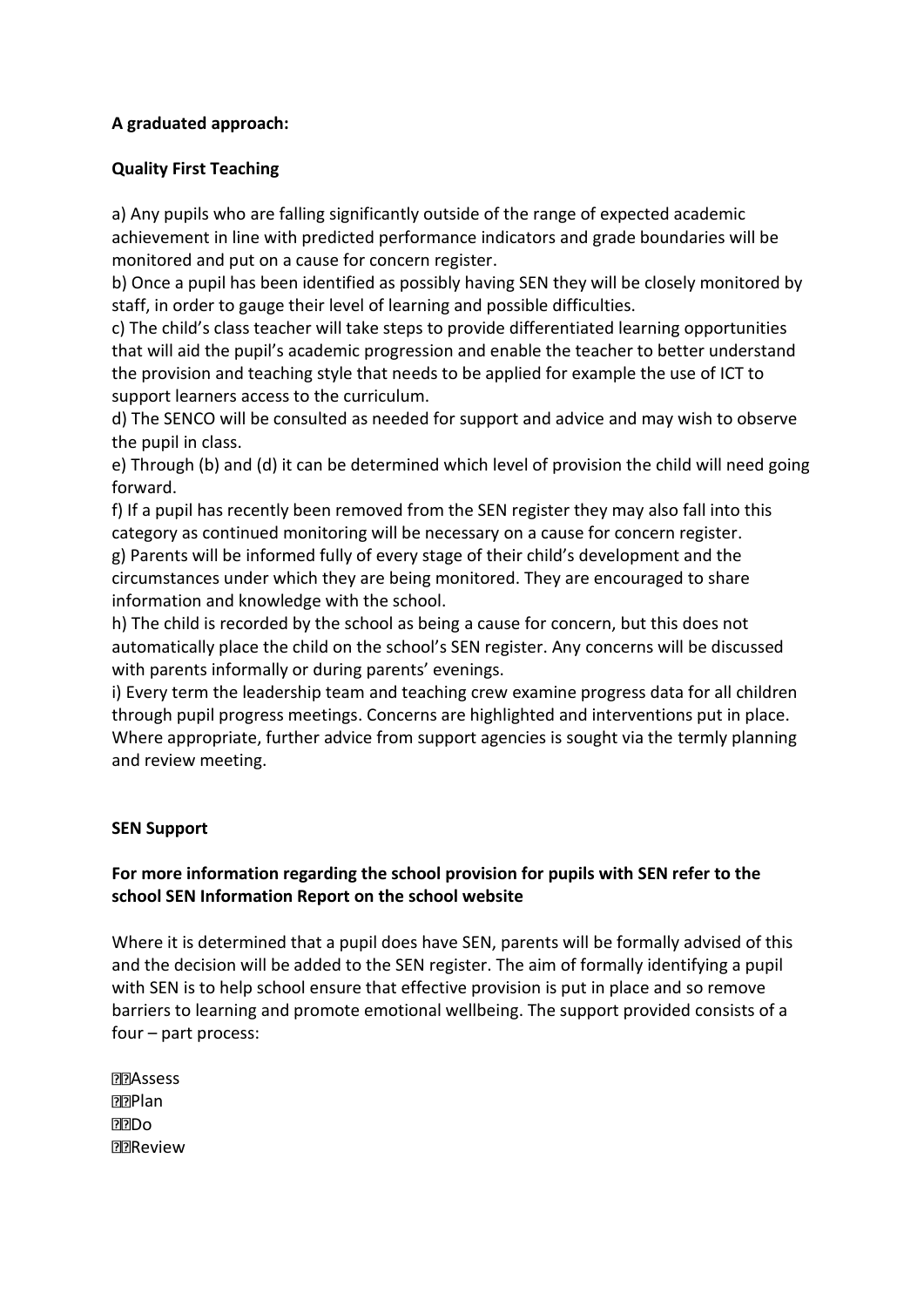This is an on-going cycle to enable the provision to be refined and revised as the understanding of the needs of the pupil grows. This cycle enables the identification of those interventions, which are the most effective in supporting the pupil to achieve good progress and outcomes.

# **Assess**

This involves clearly analysing the pupil's needs using the class teacher's assessment and experience of working with the pupil, details of previous progress and attainment, comparisons with peers and national data, as well as the views and experience of parents. The pupil's views and where relevant, advice from external support services will also be considered. Any parental concerns will be noted and compared with the school's information and assessment data on how the pupil is progressing.

This analysis will require regular review to ensure that support and intervention is matched to need, that barriers to learning are clearly identified and being overcome and that the interventions being used are developing and evolving as required. Where external support staff is already involved their work will help inform the assessment of need. Where they are not involved they may be contacted, if this is felt to be appropriate, following discussion and agreement from parents.

#### **Plan**

Planning will involve consultation between the teacher, SENCO and parents to agree the adjustments, interventions and support that are required; the impact on progress, development and or behaviour that is expected and a clear date for review. Parental involvement may be sought, where appropriate, to reinforce or contribute to progress at home.

All those working with the pupil, including support staff will be informed of their individual needs, the support that is being provided, any particular teaching strategies/approaches that are being employed and the outcomes that are being sought.

# **Do**

The class teacher remains responsible for working with the child on a day-to-day basis. They will retain responsibility even where the interventions may involve group or one-to-one teaching away from the main class teacher. They will work closely with teaching assistants and to plan and assess the impact of support and interventions and links with classroom teaching. Support with further assessment of the pupil's strengths and weaknesses, problem solving and advising of the implementation of effective support will be provided by the SENCO.

#### **Review**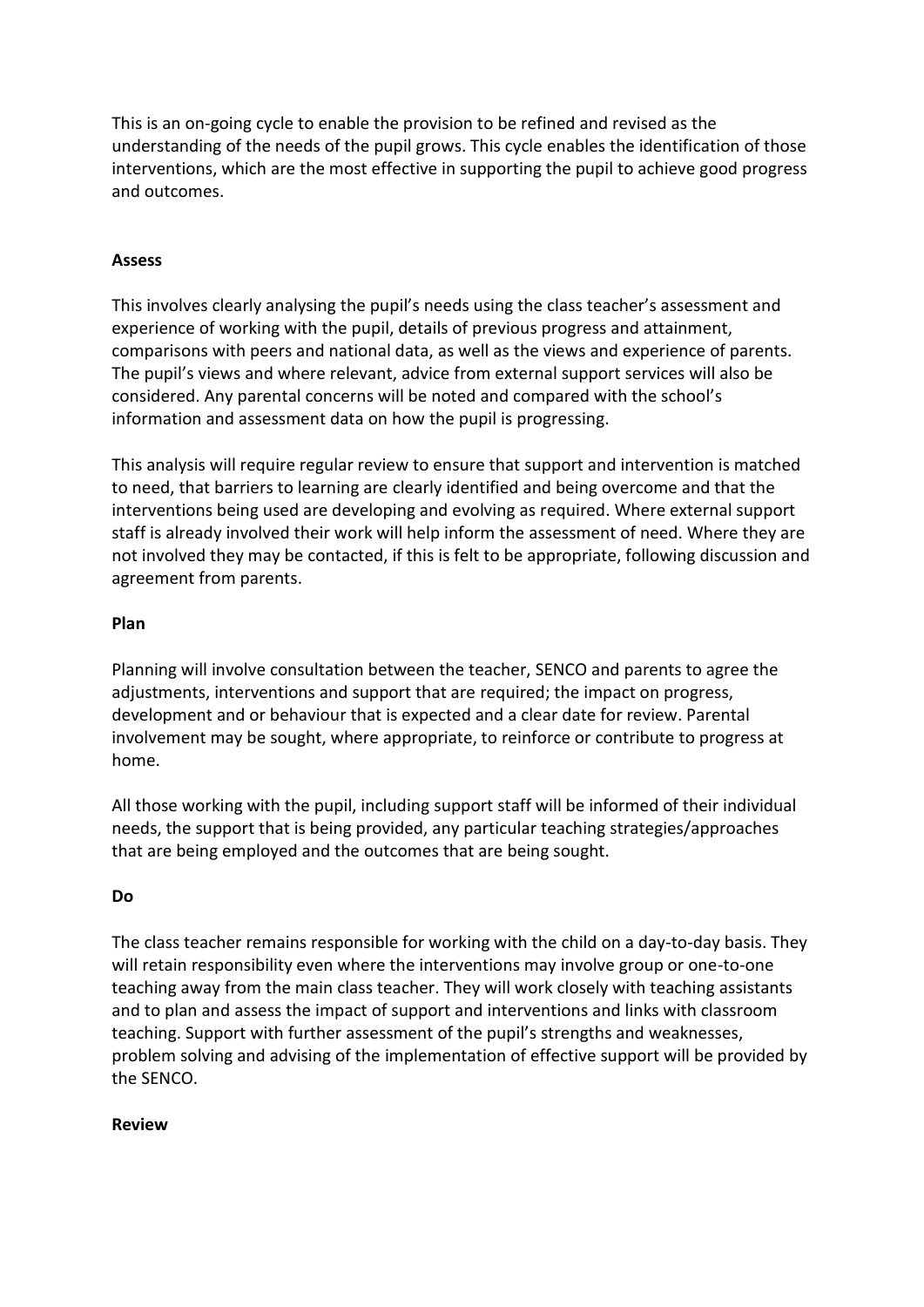Reviews of a child's progress will be made regularly. The review process will evaluate the impact and quality of the support and interventions. It will also take account of the views of the pupil and where necessary their parents. The class teacher, in conjunction with the SENCO will revise the support and outcomes based on the pupil's progress and development making any necessary amendments going forward, in consultation with parents and the pupil.

Referral for an Education, Health and Care Plan

If a child has lifelong or significant difficulties they may undergo a Statutory Assessment Process, which is usually requested by the school but can be requested by a parent. This will occur where the complexity of need or a lack of clarity around the needs of the child are such that a multi-agency approach to assessing that need, to planning provision and identifying resources, is required.

The decision to make a referral for an Education, Health and Care Plan will be taken at a progress review.

The application for an Education, Health and Care Plans will combine information from a variety of sources including:

**PR**Parents Teachers **PRISENCO MISocial Care** Health professionals

Information will be gathered relating to the current provision provided, action points that have been taken, and the preliminary outcomes of targets set. A decision will be made by a group of people from education, health and social care about whether or the child is eligible for an EHC Plan. Parents have the right to appeal against a decision not to initiate a statutory assessment leading to an EHC Plan.

Further information about EHC Plans can found via the SEND Local Offer:

Or by contacting the Parent Partnership Service:

0151 443 3283 (Knowsley) or 0151 225 3565 (Liverpool)

# **Education, Health and Care Plans [EHCP]**

a. Following Statutory Assessment, an EHC Plan will be provided by Knowsley or Liverpool Council, if it is decided that the child's needs are not being met by the support that is ordinarily available. The school and the child's parents will be involved in developing and producing the plan.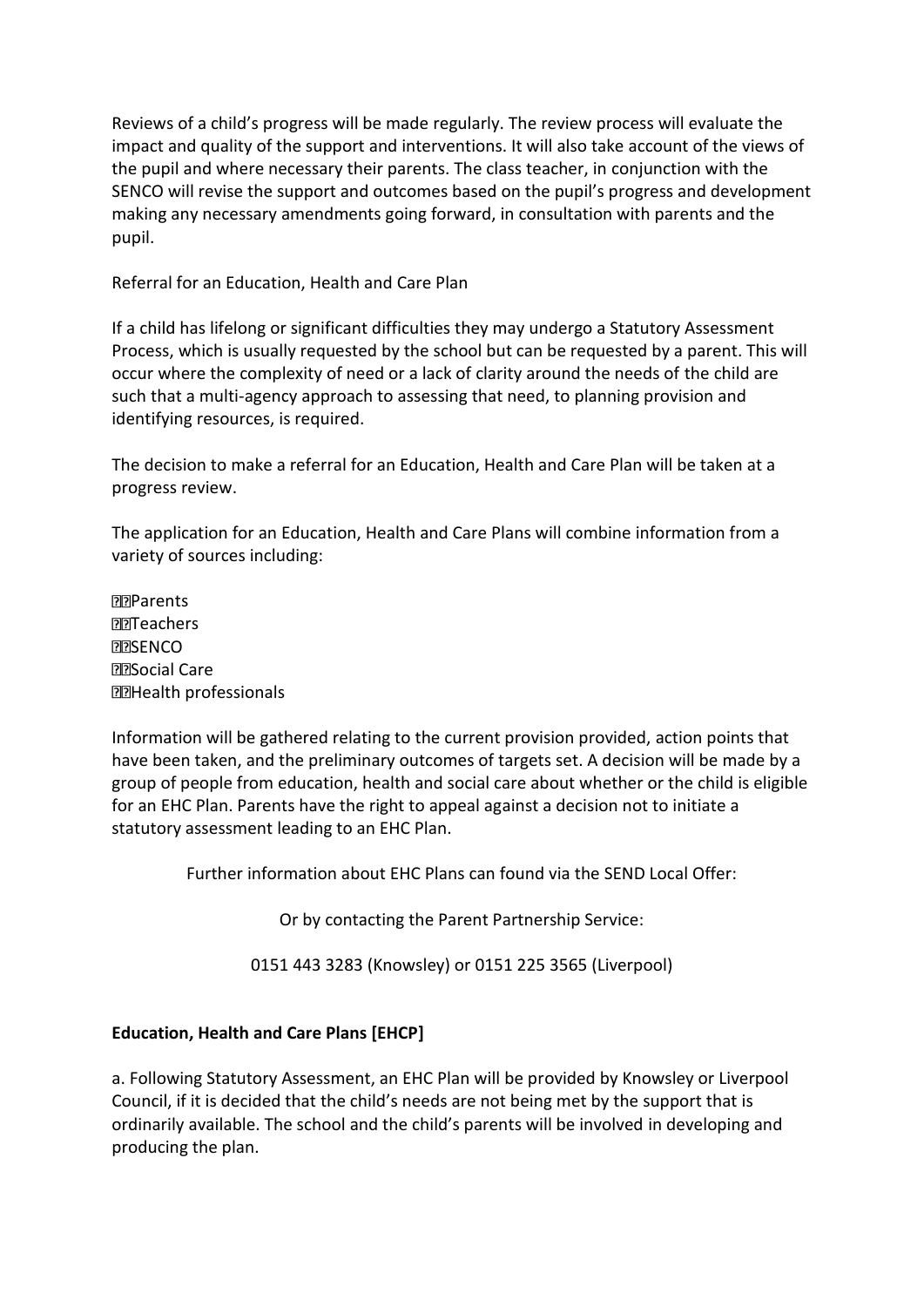b. Parents have the right to appeal against the content of the EHC Plan. They may also appeal against the school named in the Plan if it differs from their preferred choice. c. Once the EHC Plan has been completed and agreed, it will be kept as part of the pupil's formal record and reviewed at least annually by staff, parents and the pupil. The annual review enables provision for the pupil to be evaluated and, where appropriate, for changes to be put in place, for example, reducing or increasing levels of support.

# **9. Access to the curriculum, information and associated services**

Pupils with SEN will be given access to the curriculum through the specialist SEN provision provided by the school as is necessary, as far as possible, taking into account the wishes of their parents and the needs of the individual.

Every effort will be made to educate pupils with SEN alongside their peers in a mainstream classroom setting. This will include the use of ICT, visual timetables and appropriate resources to support learning. Where this is not possible, the SENCO will consult with the child's parents for other flexible arrangements to be made.

Regular training and learning opportunities for staff on the subject of SEN and SEN teaching are provided both in school and across the family of schools. Staff members are kept up to date with teaching methods, which will aid the progress of all pupils including those with SEN.

In class provision and support are deployed effectively to ensure the curriculum is differentiated where necessary. We make sure that individual or group tuition is available where it is felt pupils would benefit from this provision.

We set appropriate individual targets that motivate pupils to do their best, and celebrating achievements at all levels.

# **10. Inclusion of pupils with SEN**

The Headteacher and SENCO oversee the school's policy for inclusion and are responsible for ensuring that it is implemented effectively throughout the school.

The school curriculum is regularly reviewed to ensure that it promotes the inclusion of all pupils. This includes learning outside the classroom.

The school will seek advice, as appropriate, around individual pupils, from external support services.

# **11. Evaluating the success of provision**

In order to make consistent continuous progress in relation to SEN provision the school encourages feedback from staff, parents and pupils throughout the year. This is done in the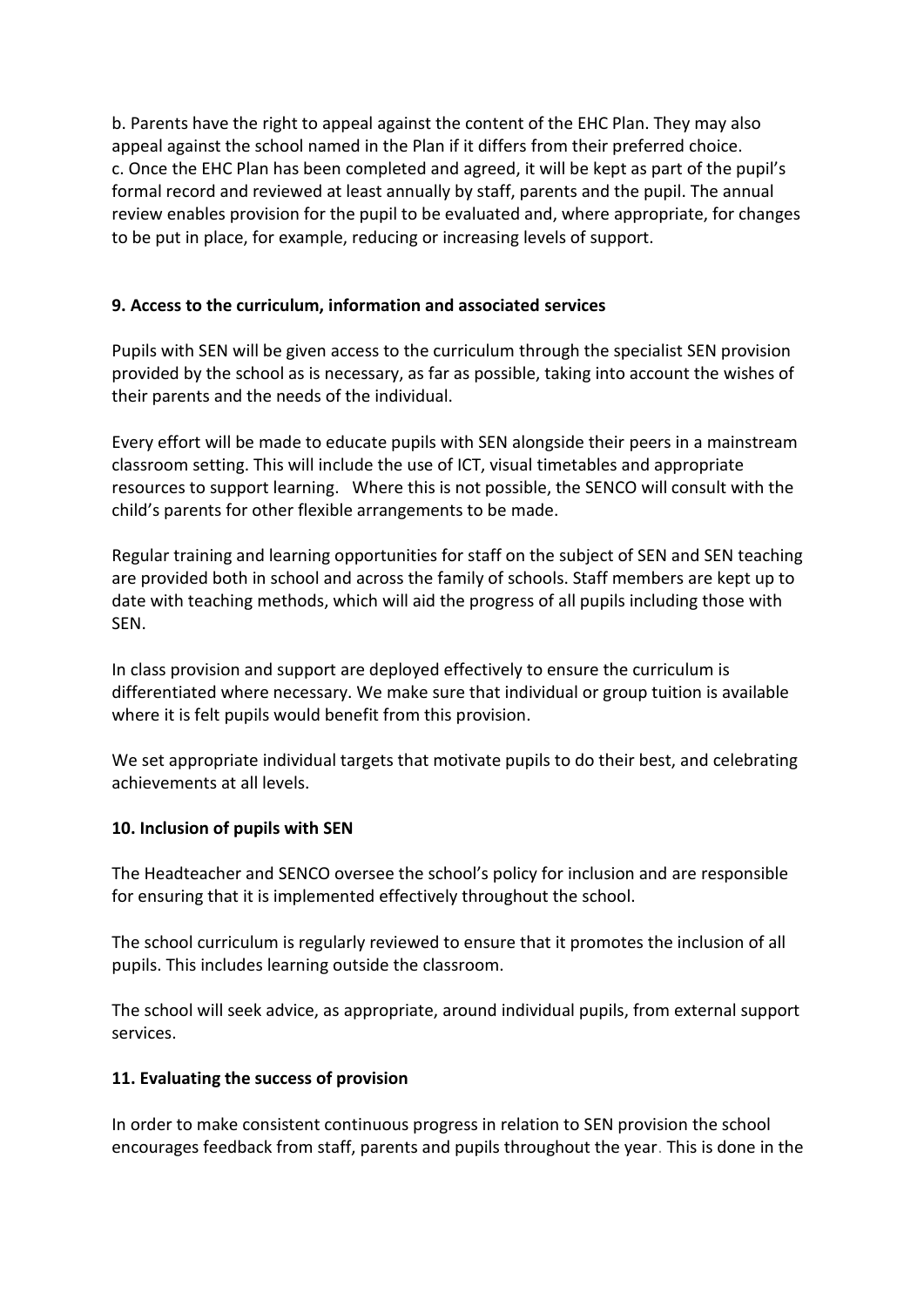form of an annual parent and pupil questionnaire, discussion and through progress meetings with parents.

Pupil progress will be monitored on a termly basis in line with the SEN Code of Practice, and in many cases more regularly.

# **12. Complaints procedure**

If a parent or carer has any concerns or complaints regarding the care or welfare of their child, an appointment can be made by them to speak to the Headteacher or SENCO, who will be able to advise on formal procedures for complaint.

# **13. In service training (CPD)**

We aim to keep all school staff up to date with relevant training and developments in teaching practice in relation to the needs of pupils with SEN.

The SENCo attends relevant SEN courses, SEN meetings for both Knowsley and Liverpool, and facilitates/signposts relevant SEN focused external training opportunities for all staff.

We recognise the need to train all our staff on SEN issues and we have funding available to support this professional development. The SENCO, with the senior leadership team, ensures that training opportunities are matched to school development priorities.

14. Links to support services (Local Offer)

The school continues to build strong working relationships and links with external support services in order to fully support our SEN pupils and aid school inclusion.

Sharing knowledge and information with our support services is key to the effective and successful SEN provision within our school. Any one of the support services may raise concerns about a pupil. This will then be brought to the attention of the SENCO who will then inform the child's parents.

# [www.knowsley.gov.uk](http://www.knowsley.gov.uk/)

The SEND Local Offer is a resource which is designed to support children and young people with special educational needs and/or disabilities and their families. It describes the services and provision that are available both to those families in Knowsley that have an Education, Health and Care Plan and those who do not have a plan, but still experience some form of special educational need. The SEND Local Offer includes information about public services across education, health and social care, as well as those provided by the private, voluntary and community sectors.